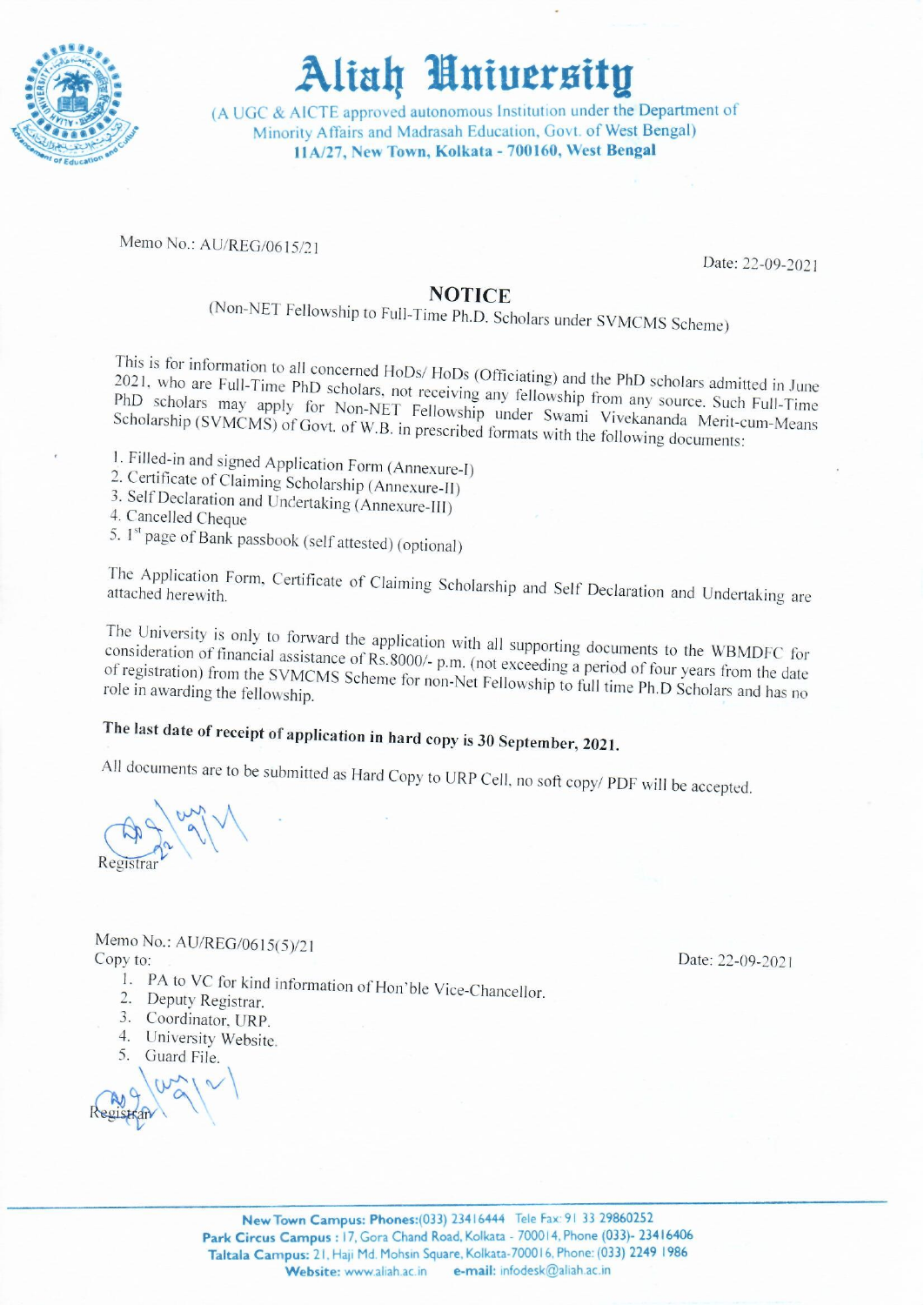

#### **APPLICATION FORM FOR NON-NET FELLOWSHIP (SVMCM SCHOLARSHIP SCHEME) UNDER WBMDFC, GOVT. OF WEST BENGAL**

**(Applicable for Full-Time Ph.D. Candidates only)**

#### **BASIC INFORMATION**

#### **PROGRAMME DETAILS**

#### Programme: **Ph.D. / M.Phil**.

#### **BANK DETAILS**

| (Enclosed Cancelled Cheque) |  |
|-----------------------------|--|

**Signature of Candidate Supervisor Head of the Department** 

 **(with Office Seal)**

**Counter signed by H. O. I/ Dean (***with seal and date***)**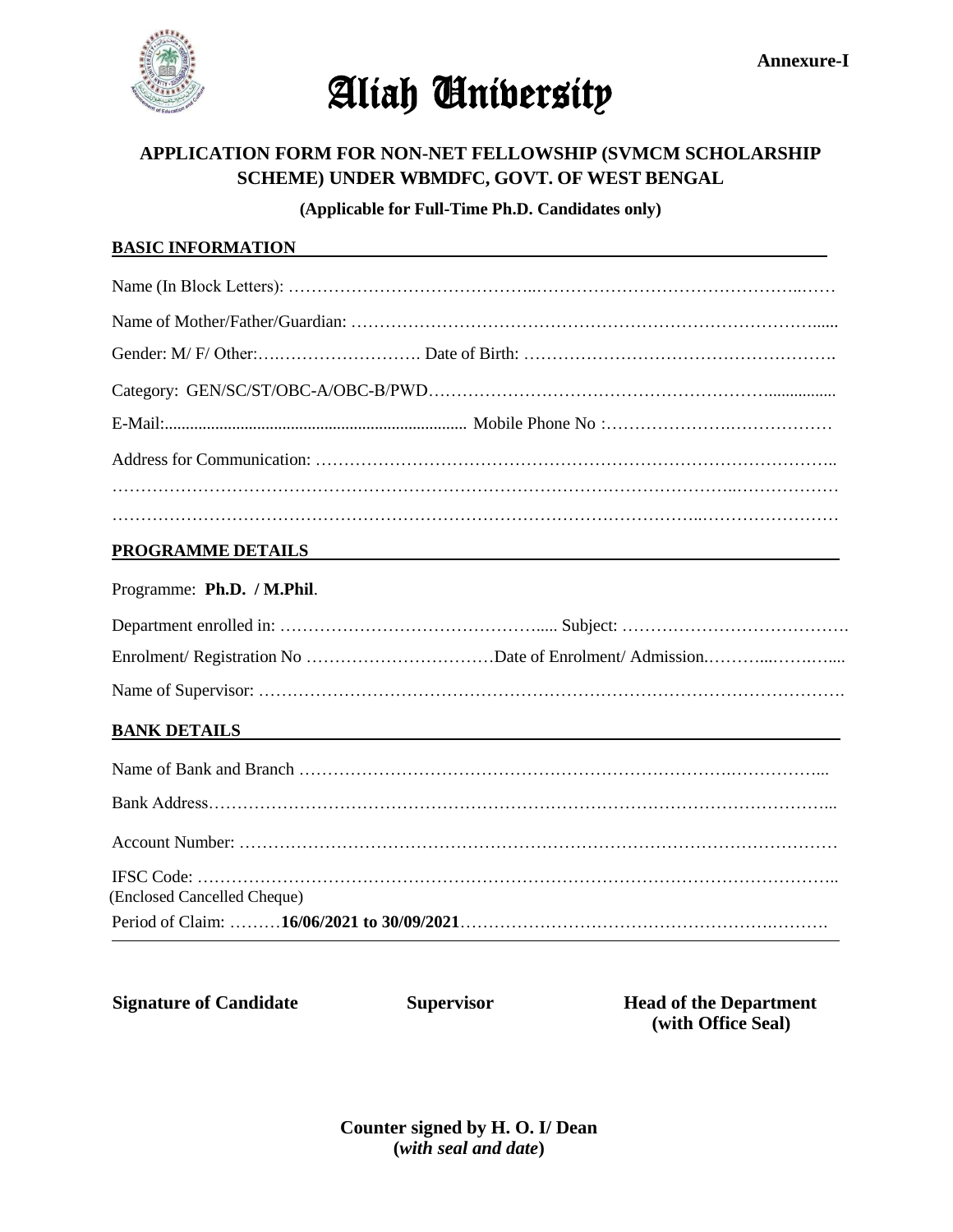### **Non-NET Fellowship under Swami Vivekananda Merit-cum-Means Scholarship (SVMCMS) Scheme**

### *CERTIFICATE OF CLAIMING SCHOLARSHIP*

*(For pursuing Ph.D/M.Phil.) (New Admission)*

|                                                               |  | is pursuing Ph.D./ M.Phil. in the Department of ________________________________ |
|---------------------------------------------------------------|--|----------------------------------------------------------------------------------|
| <u> 1989 - Johann Barn, fransk politik formuler (d. 1989)</u> |  |                                                                                  |
|                                                               |  |                                                                                  |
|                                                               |  |                                                                                  |
|                                                               |  | So the claim of Scholarship for the said scholar is being prayed for period      |
|                                                               |  | from $16/06/2021$ to $30/09/2021$ for the continuation                           |
| of his /her study and research work.                          |  |                                                                                  |

**SIGNATURE OF THE RESEARCH SCHOLAR (WITH DATE)**

**SIGNATURE AND SEAL OF THE GUIDE (WITH SEAL AND DATE)**

**COUNTERSIGNED BY H.O.D. (WITH SEAL AND DATE)**

**COUNTERSIGNED BY H.O.I./DEAN (WITH SEAL AND DATE)**